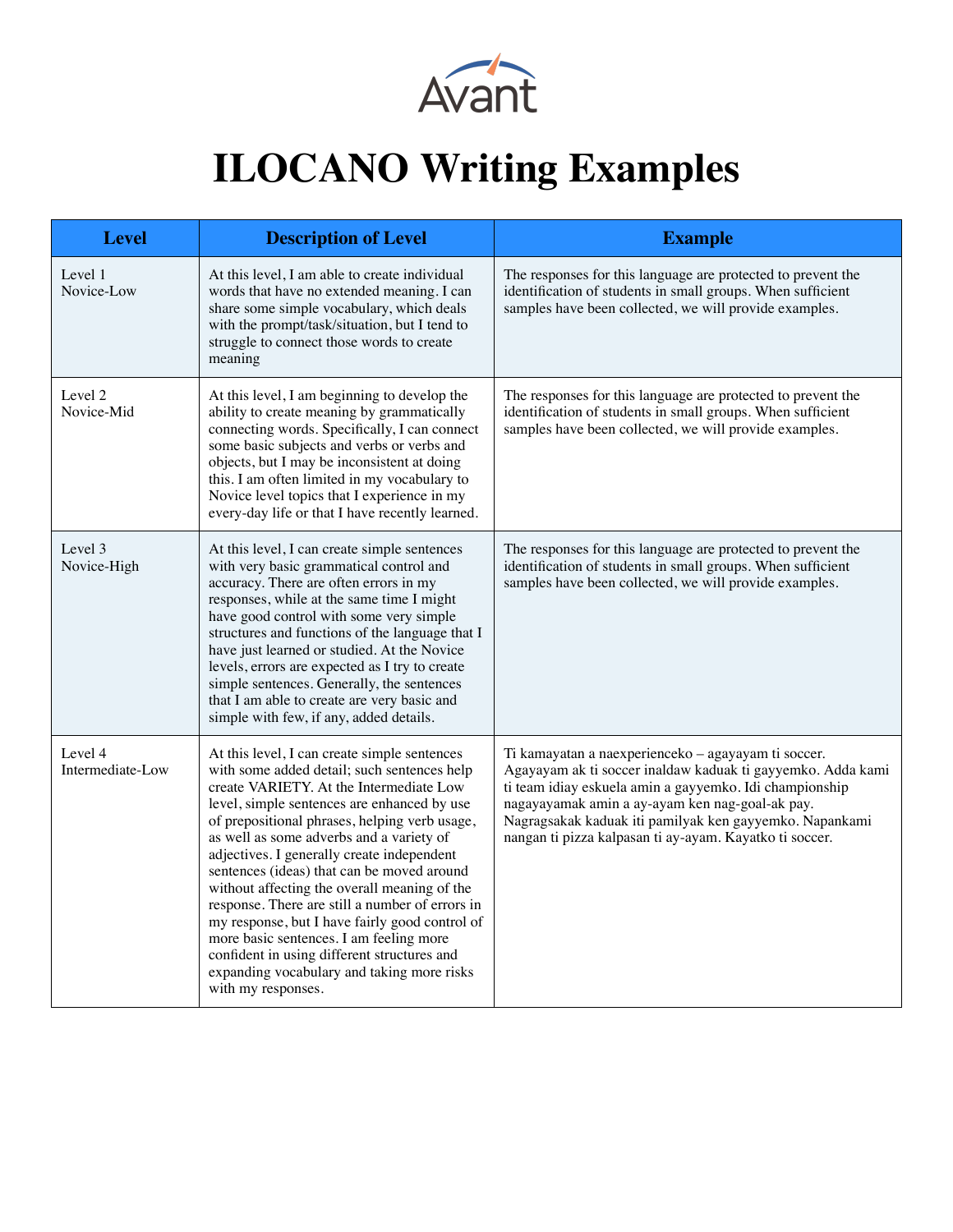| <b>Level</b>                 | <b>Description of Level</b>                                                                                                                                                                                                                                                                                                                                                                                                                                                                                                                                                                                                                                                                                              | <b>Example</b>                                                                                                                                                                                                                                                                                                                                                                                                                                                                                                                                                                                                                                                                                                                                                                                                                                                                                                                                                                                                                                                                                                                                                                                                                                                                                                                                                                                                                                                                                                                                                                                                                                                                                                                                                                                                                                                                                                                                                                        |
|------------------------------|--------------------------------------------------------------------------------------------------------------------------------------------------------------------------------------------------------------------------------------------------------------------------------------------------------------------------------------------------------------------------------------------------------------------------------------------------------------------------------------------------------------------------------------------------------------------------------------------------------------------------------------------------------------------------------------------------------------------------|---------------------------------------------------------------------------------------------------------------------------------------------------------------------------------------------------------------------------------------------------------------------------------------------------------------------------------------------------------------------------------------------------------------------------------------------------------------------------------------------------------------------------------------------------------------------------------------------------------------------------------------------------------------------------------------------------------------------------------------------------------------------------------------------------------------------------------------------------------------------------------------------------------------------------------------------------------------------------------------------------------------------------------------------------------------------------------------------------------------------------------------------------------------------------------------------------------------------------------------------------------------------------------------------------------------------------------------------------------------------------------------------------------------------------------------------------------------------------------------------------------------------------------------------------------------------------------------------------------------------------------------------------------------------------------------------------------------------------------------------------------------------------------------------------------------------------------------------------------------------------------------------------------------------------------------------------------------------------------------|
| Level 5<br>Intermediate-Mid  | At this level, I can now create enough<br>language to show groupings of ideas. My<br>thoughts are loosely connected and cannot<br>be moved around without affecting<br>meaning. I can also create a few sentences<br>with complexity and am able to use some<br>transition words. I am also able to use more<br>than just simple present tense, but often<br>make mistakes when I try to use other<br>tenses. My vocabulary use is expanding and<br>I am able to use more than the usual, high<br>frequency or most common vocabulary. I<br>feel that I am able to create new language on<br>my own and communicate my everyday<br>needs without too much difficulty.                                                    | Adu dagiti napasamak a nasayaat iti biagko. Nakaadadu iti<br>nasayaat a malagipko. Ti maysa a kamayatan ket idi<br>agayayamak iti golf. Ayayamek ti golf manipud idi lima ti<br>tawenko. Ni nanang ken tatangko ket kayat da iti agayayam iti<br>gold idi pay ubingda. Sinuruandak iti golf. Idi high-school, iti<br>umuna, nagayayamak iti maysa a school team. Nalaingkami.<br>Sinuruanak ni coach-ko iti adu. Adu ti naadalko nga importante<br>para kaniak. Ammok a saanak nga agpungtot. No dadduma diak<br>kayat ken masuronak no adda maysa a bola a diak na-hit a<br>mayat. Diak nga agay-ayam a nasayaat no malpas daydiay.<br>Mayat ti coach-ko.                                                                                                                                                                                                                                                                                                                                                                                                                                                                                                                                                                                                                                                                                                                                                                                                                                                                                                                                                                                                                                                                                                                                                                                                                                                                                                                            |
| Level 6<br>Intermediate-High | At this level, I have good control of the<br>language and feel quite confident about an<br>increasing range of topics. There are still<br>some occasional errors in my language<br>production, but that does not hinder my<br>ability to communicate what I need to share. I<br>can use circumlocution to explain or describe<br>things for which I do not know specific<br>vocabulary or structures. I can understand<br>and use different time frames and am just<br>beginning to develop the ability to switch<br>most time frames with accuracy. I can use<br>transition words and concepts with some<br>ease. My language has a more natural flow,<br>but I still may have some unnatural pauses or<br>hesitations. | Ti kamayatan a napadasak iti biagko itan ket idi nagbakasionak<br>idiay France a kas estudiante. Malagipko a nalaing idi nakitak<br>dagiti dadduma nga estudiante a sabali a panagbiagda no<br>ikomparam kadagiti Amerikano. Idi bakasionko, binisitami<br>dagiti madumaduma nga historical sites ken museo ken<br>restawran ken pagsiapingan. Iti kasayaatan a parte ket idi kaduak<br>iti maysa nga exchange student idiay balayda ken inadalko no<br>kasano iti panagbiagda. Dagiti makmakan ket dakkel a parte iti<br>bakasionko idiay France, ngem ad-adu pay iti napasamak.<br>Panpanunotek pay lang nga iti bukodtayo a nasion ket isu laeng<br>iti makitkitatayo nga agmaymaysa laeng a nasion. Ngem, idi<br>napanak iti maysa a nasion iti Europe nga adu iti sabsabali a<br>padas, ammok nga adu pay ti sabali. Ammok nga datoy<br>experience ket isunto ti pakalaglagipak iti agnanayon.                                                                                                                                                                                                                                                                                                                                                                                                                                                                                                                                                                                                                                                                                                                                                                                                                                                                                                                                                                                                                                                                                   |
| Level 7<br>Advanced-Low      | Response contains a number of complexities<br>with higher degree of accuracy (at least 6).<br>Has Advanced vocabulary or Advanced<br>terms, conjugations etc. (at least three<br>instances). Natural flow evident using as<br>many details and descriptive language as<br>possible to create a clear picture. Errors with<br>move complex structures may still occur.<br>Ability to switch time frames begins to<br>increase in accuracy if called for in the<br>prompt.                                                                                                                                                                                                                                                 | Iti maysa a kamadian ken kasayaat a napasamak kaniak ken<br>daydiay concussion-ko. January 4, 2016 ti fechana. Iti umuna<br>nga aldaw a panagbabasa kalpasan iti winter break ken diak<br>kayat ti bumangon iti katrek. Naulimekak a bimmaba ken<br>nagaramidak iti peanut butter toast iti nasipnget, nasadutak a<br>nagna idiay sabali a dulo ti kuarto tapno malukatak daydiay<br>silaw. Kasapulak nga alaen iti asaynment-ko nga adda iti katrek<br>tapno maikabilko iti bookbagko. Nagin-inayadak a simmang-at<br>iti agdan ken simrek ti kuartok. Innalak dagiti bambanag para iti<br>eskuelak ken bimmabaak nga nakaad-adu iti iggemko. Nagnaak<br>iti nasipnget a hallway, panpanunotek dagiti asaynmentko nga<br>kasapulak a palpasen. Diak pay lang a linukatan iti silaw ken<br>daydiay iti kamadian a mistake-ko kadaydiay a bigat.<br>Naiteklebak iti buyboy ken naipadatarak iti datar. Diak nausar<br>dagiti imak ta adu dagiti iggemko nga schoolwork.<br>Naidugmamak. Nariknak iti datar iti mugingko ken iti ulok ken<br>adda sakitna a naut-ot. Diak malagip unay dagiti napasamak<br>kalpasan daydiay ngem napanak idiay doctor's office. Daytoy<br>concussionko ket isu ti rason iti nakaro a depression ken<br>leddaangko. Diak makausar ti teknolohia. Nasakit ti aggaraw.<br>Kasla kanayon iti panagsaksakit ti ulok. Adu iti panagturogko,<br>dandani a 22 nga oras kada aldaw. Ngem iti udina, naka-recover-<br>ak, ingkarigatak. Ngem, itan ket permanente a naperdi iti pardas<br>iti panagpanunotko, isu nga nakapkapsutak iti math ken<br>lengguahe ngem idi. Uray pay idi nalpas iti concussion-ko, adda<br>pay lang iti nadagsen unay a depression. Ngem itan ket<br>agyamanak ta napadasak dagitoy a pasamak. No panunotek,<br>madi talaga a banak, ken isu ti nangperdi kaniak a banag. Ngem<br>itan ket mapanunotko a nalag-an, ammok nga napigsaak ta uray<br>no nabayag unay a nakaidda iti katrek a nalidaay unay,<br>makatakderak latta manen. |